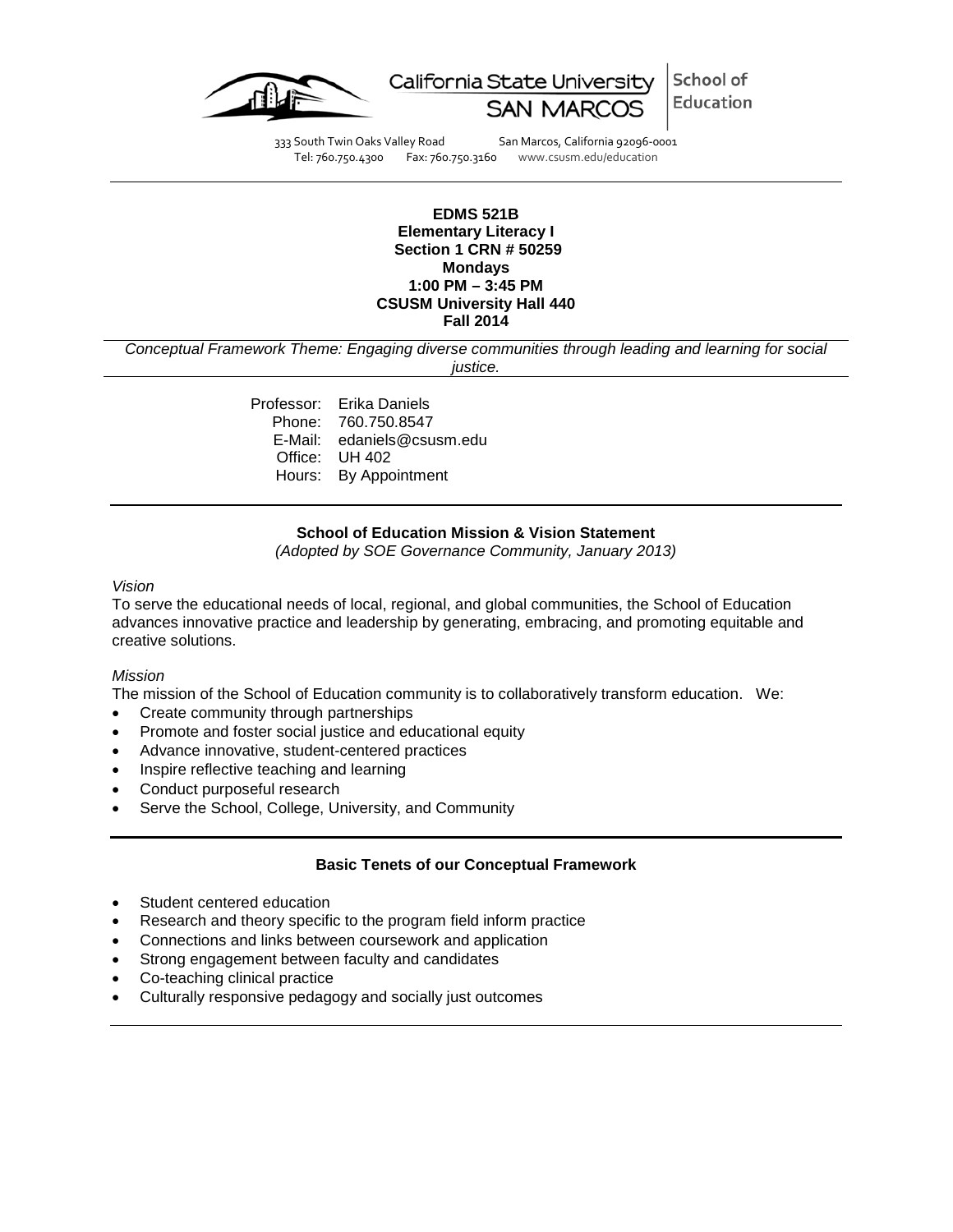## **COURSE DESCRIPTION**

The primary aim of this course is for students to develop an understanding of the theory, methodology, and assessment of English language arts and second language learning in integrated and inclusive elementary and middle school classrooms.

### **Course Prerequisites**

Admission to the SOE Integrated Credential Program

### **Course Objectives**

KNOWLEDGE - Teacher candidates will:

- Gain an understanding of how a first and second language is acquired.
- Gain an understanding of the reading process and its relationship to thought, language and learning and the knowledge of reading content including: word analysis, fluency, vocabularyacademic language- and background knowledge, reading comprehension, literary response and analysis.
- Gain understanding of how to learn to read and write in first and second languages.
- Become familiar with how to "deliver a comprehensive program of systematic, explicit instruction in reading, writing, listening, and speaking aligned to the California Common Core State Standards.
- Become familiar with "multiple monitoring measures within the three basic types of assessments to determine students' progress towards state adopted content standards."
- Become familiar with "differentiated reading instruction and interventions to meet the needs of the *full range of learners (including struggling readers, students with special needs, English learners, speakers of non-standard English, and advanced learners)* who have varied reading levels and language backgrounds."

SKILLS - Teacher candidates will:

- Become sensitive observers of children's language using behaviors.
- Demonstrate knowledge and ability to utilize multiple monitoring measures within the three basic types of assessments to determine students' progress towards state adopted content standards: entry level assessment for instructional planning, monitoring student progress, post test or summative assessment.
- Be able to analyze and interpret results [of children's reading and writing behaviors] to plan effective and differentiated instruction and interventions.
- Demonstrate knowledge of components of effective instructional delivery in reading, writing and listening and speaking.
- Develop the ability to select appropriate materials and instructional strategies to meet the individual needs of students and use "State Board of Education (SBE)-adopted core instructional materials for both instruction and intervention.
- Develop the ability to differentiate literacy instruction in order to provide Universal Access.
- Learn how to organize the classroom for teaching reading and writing to the *full range of learners (including struggling readers, students with special needs, English learners, speakers of nonstandard English, and advanced learners)* who have varied reading levels and language backgrounds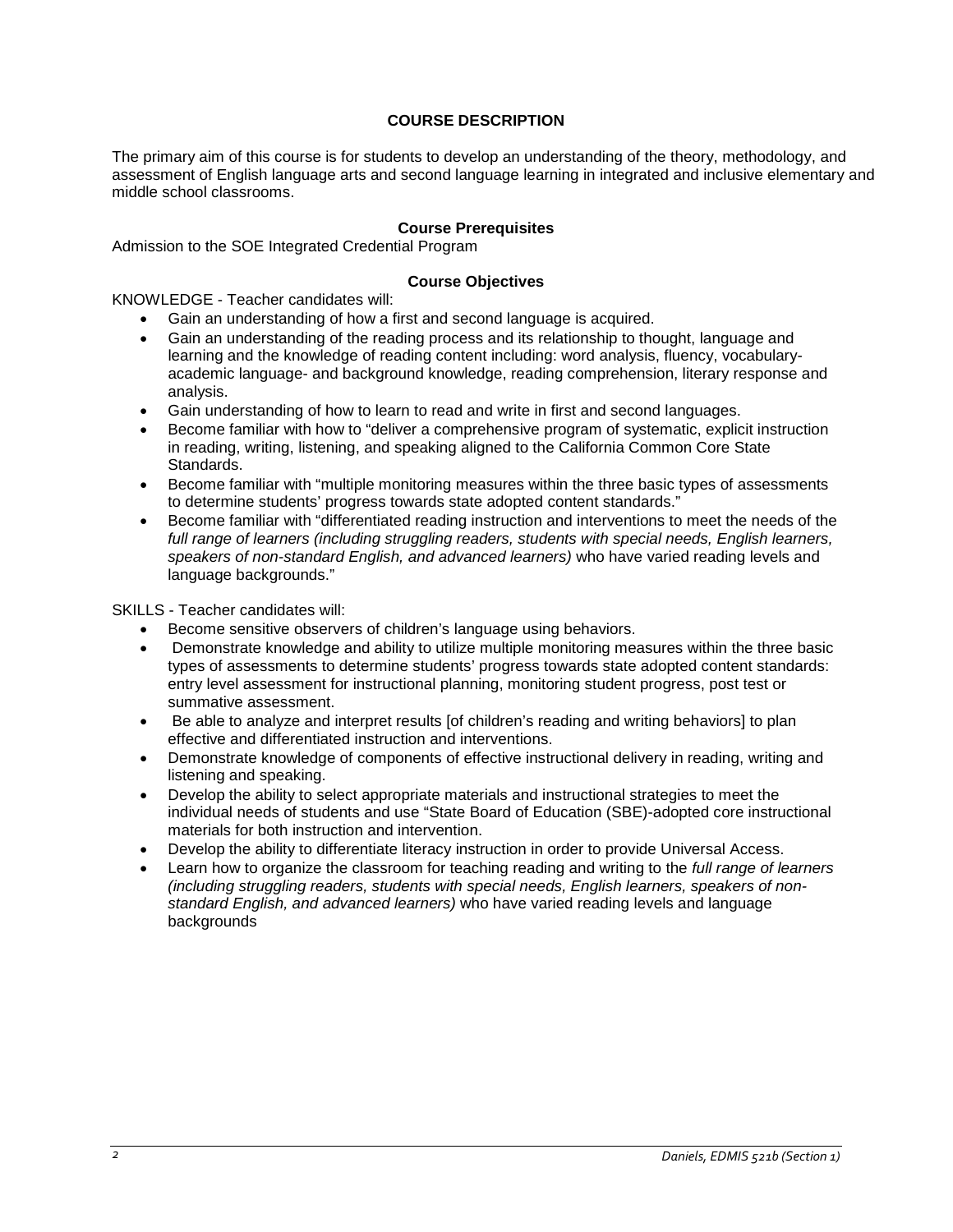ATTITUDES AND VALUES – Teacher candidates will:

- Develop an appreciation for the natural language abilities children possess for processing and producing print.
- To appreciate the need and value of integrating reading writing into all curricular areas
- Affirm the importance of a rich environment for an effective language arts program.
- Develop a sensitivity to and appreciation for culturally and linguistically diverse learners.
- Develop a sensitivity to and appreciation for the importance of reading and writing for students' own personal and professional growth.
- Develop a respect for each student, his/her abilities and background and the student's right to instruction that meets his/her individual needs.

## **Required Text**

Cooper, J. D., Kiger, N., & Robinson, M. (2015). *Constructing Literacy, 9th Edition*. Upper Saddle River, NJ: Prentice Hall. ISBN: 978-1-111-35392-6

## **Authorization to Teach English Learners**

This credential program has been specifically designed to prepare teachers for the diversity of languages often encountered in California public school classrooms. The authorization to teach English learners is met through the infusion of content and experiences within the credential program, as well as additional coursework. Candidates successfully completing this program receive a credential with authorization to teach English learners.

*(Approved by CCTC in SB 2042 Program Standards, August 02)*

# **STUDENT LEARNING OUTCOMES**

## **Teacher Performance Expectation (TPE) Competencies**

The course objectives, assignments, and assessments have been aligned with the CTC standards for the Multiple Subject Credential. This course is designed to help teachers seeking a California teaching credential to develop the skills, knowledge, and attitudes necessary to assist schools and district in implementing effective programs for all students. The successful candidate will be able to merge theory and practice in order to realize a comprehensive and extensive educational program for all students. You will be required to formally address the following TPEs in this course:

TPE 1A- Subject-Specific Pedagogical Skills for Multiple Subject Teaching Assignments: Reading Language Arts.

## **California Teacher Performance Assessment (CalTPA)**

Beginning July 1, 2008 all California credential candidates must successfully complete a state-approved system of teacher performance assessment (TPA), to be embedded in the credential program of preparation. At CSUSM this assessment system is called the CalTPA or the TPA for short.

To assist your successful completion of the TPA, a series of informational seminars are provided via an online media site. TPA related questions and logistical concerns are to be addressed during the seminars. Your attendance to TPA seminars will greatly contribute to your success on the assessment.

Additionally, SOE classes use common pedagogical language, lesson plans (lesson designs), and unit plans (unit designs) in order to support and ensure your success on the TPA and more importantly in your credential program.

The CalTPA Candidate Handbook, TPA seminar schedule, and other TPA support materials can be found on the SOE website:<http://www.csusm.edu/education/CalTPA/ProgramMaterialsTPA.html>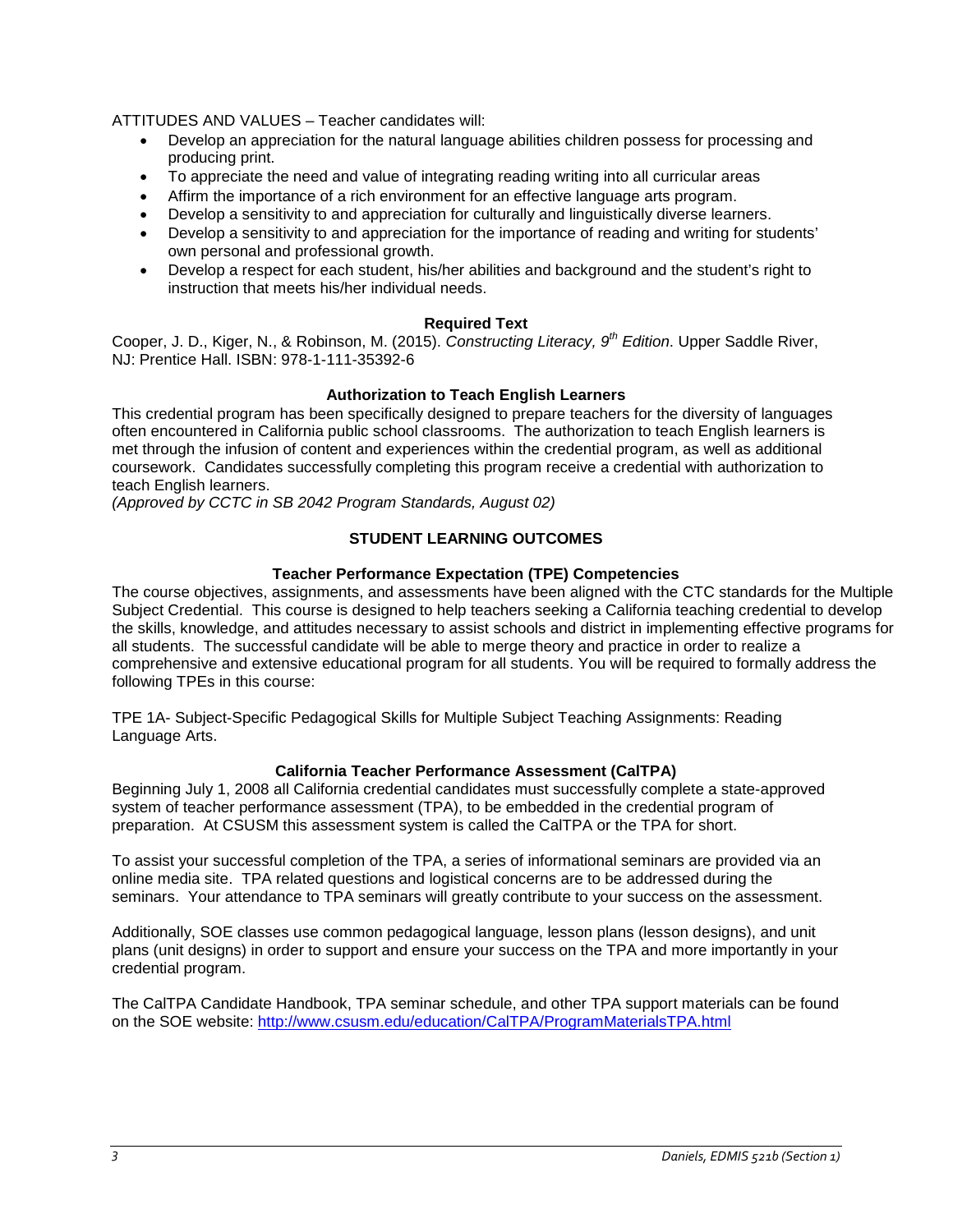### **GENERAL CONSIDERATIONS**

#### **Assessment of Professional Dispositions**

Assessing a candidate's dispositions within a professional preparation program is recognition that teaching and working with learners of all ages requires not only specific content knowledge and pedagogical skills but also positive attitudes about multiple dimensions of the profession. The School of Education has identified six dispositions – social justice and equity, collaboration, critical thinking, professional ethics, reflective teaching and learning, and life-long learning—and developed an assessment rubric. For each dispositional element, there are three levels of performance - *unacceptable*, *initial target*, and *advanced target*. The description and rubric for the three levels of performance offer measurable behaviors and examples.

The assessment is designed to provide candidates with ongoing feedback for their growth in professional dispositions and includes a self-assessment by the candidate. The dispositions and rubric are presented, explained and assessed in one or more designated courses in each program as well as in clinical practice. Based upon assessment feedback candidates will compose a reflection that becomes part of the candidate's Teaching Performance Expectation portfolio. Candidates are expected to meet the level of *initial target* during the program.

### **School of Education Attendance Policy**

Due to the dynamic and interactive nature of courses in the School of Education, all candidates are expected to attend all classes and participate actively. At a minimum, candidates must attend more than 80% of class time, or s/he may not receive a passing grade for the course at the discretion of the instructor. Individual instructors may adopt more stringent attendance requirements. Should the candidate have extenuating circumstances, s/he should contact the instructor as soon as possible. *(Adopted by the COE Governance Community, December, 1997).*

*For this course: Students missing two class sessions will see their grades reduced by one full grade. Students missing three or more class sessions will see their grades reduced by two full grades. Leaving early or arriving late by more than 15 minutes constitutes one absence. Illness and emergencies are considered on a case-by-case basis; however, notification of an absence does not constitute an excuse.* 

#### **Students with Disabilities Requiring Reasonable Accommodations**

Candidates with disabilities who require reasonable accommodations must be approved for services by providing appropriate and recent documentation to the Office of Disable Student Services (DSS). This office is located in Craven Hall 4300, and can be contacted by phone at (760) 750-4905, or TTY (760) 750-4909. Candidates authorized by DSS to receive reasonable accommodations should meet with their instructor during office hours or, in order to ensure confidentiality, in a more private setting.

#### **All University Writing Requirement**

Every course at the university, including this one, must have a writing requirement of at least 2500 words. Writing requirements for this class will be met through the signature assignments as described below.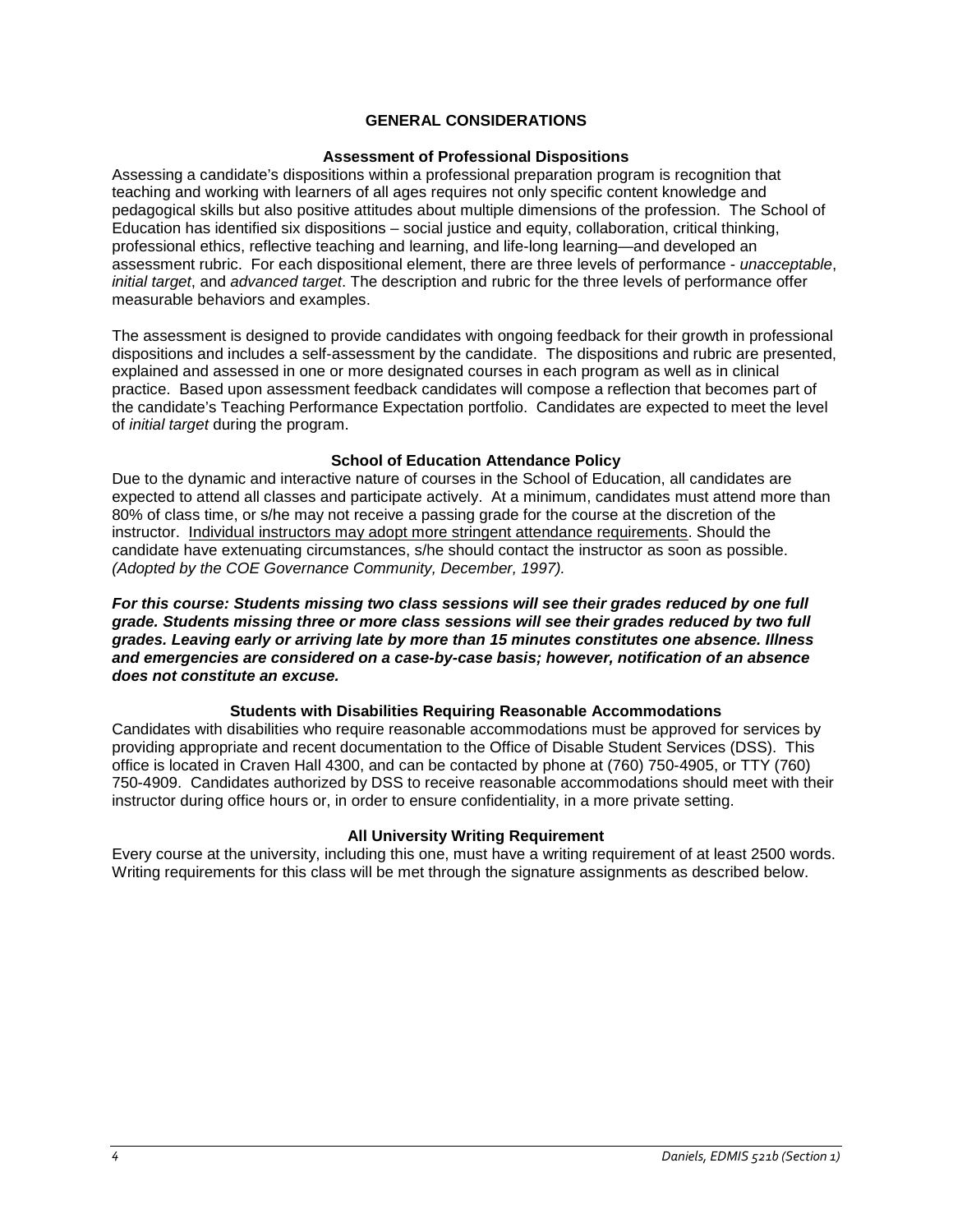### **CSUSM Academic Honesty Policy**

"Students will be expected to adhere to standards of academic honesty and integrity, as outlined in the Student Academic Honesty Policy. All written work and oral presentation assignments must be original work. All ideas/materials that are borrowed from other sources must have appropriate references to the original sources. Any quoted material should give credit to the source and be punctuated with quotation marks.

Students are responsible for honest completion of their work including examinations. There will be no tolerance for infractions. If you believe there has been an infraction by someone in the class, please bring it to the instructor's attention. The instructor reserves the right to discipline any student for academic dishonesty in accordance with the general rules and regulations of the university. Disciplinary action may include the lowering of grades and/or the assignment of a failing grade for an exam, assignment, or the class as a whole."

Incidents of Academic Dishonesty will be reported to the Dean of Students. Sanctions at the University level may include suspension or expulsion from the University.

#### **Plagiarism:**

As an educator, it is expected that each candidate will do his/her own work, and contribute equally to group projects and processes. Plagiarism or cheating is unacceptable under any circumstances. If you are in doubt about whether your work is paraphrased or plagiarized see the Plagiarism Prevention for Students website [http://library.csusm.edu/plagiarism/index.html.](http://library.csusm.edu/plagiarism/index.html) If there are questions about academic honesty, please consult the University catalog.

### **Use of Technology**

Candidates are expected to demonstrate competency in the use of various forms of technology (i.e. word processing, electronic mail, Moodle, use of the Internet, and/or multimedia presentations). Specific requirements for course assignments with regard to technology are at the discretion of the instructor. Keep a digital copy of all assignments for use in your teaching portfolio. All assignments will be submitted online, and some will be submitted in hard copy as well. Details will be given in class.

#### **Electronic Communication Protocol**

Electronic correspondence is a part of your professional interactions. If you need to contact the instructor, e-mail is often the easiest way to do so. It is my intention to respond to all received e-mails in a timely manner. Please be reminded that e-mail and on-line discussions are a very specific form of communication, with their own nuances and etiquette. For instance, electronic messages sent in all upper case (or lower case) letters, major typos, or slang, often communicate more than the sender originally intended. With that said, please be mindful of all e-mail and on-line discussion messages you send to your colleagues, to faculty members in the School of Education, or to persons within the greater educational community. All electronic messages should be crafted with professionalism and care. Things to consider:

- Would I say in person what this electronic message specifically says?
- How could this message be misconstrued?
- Does this message represent my highest self?
- Am I sending this electronic message to avoid a face-to-face conversation?

In addition, if there is ever a concern with an electronic message sent to you, please talk with the author in person in order to correct any confusion.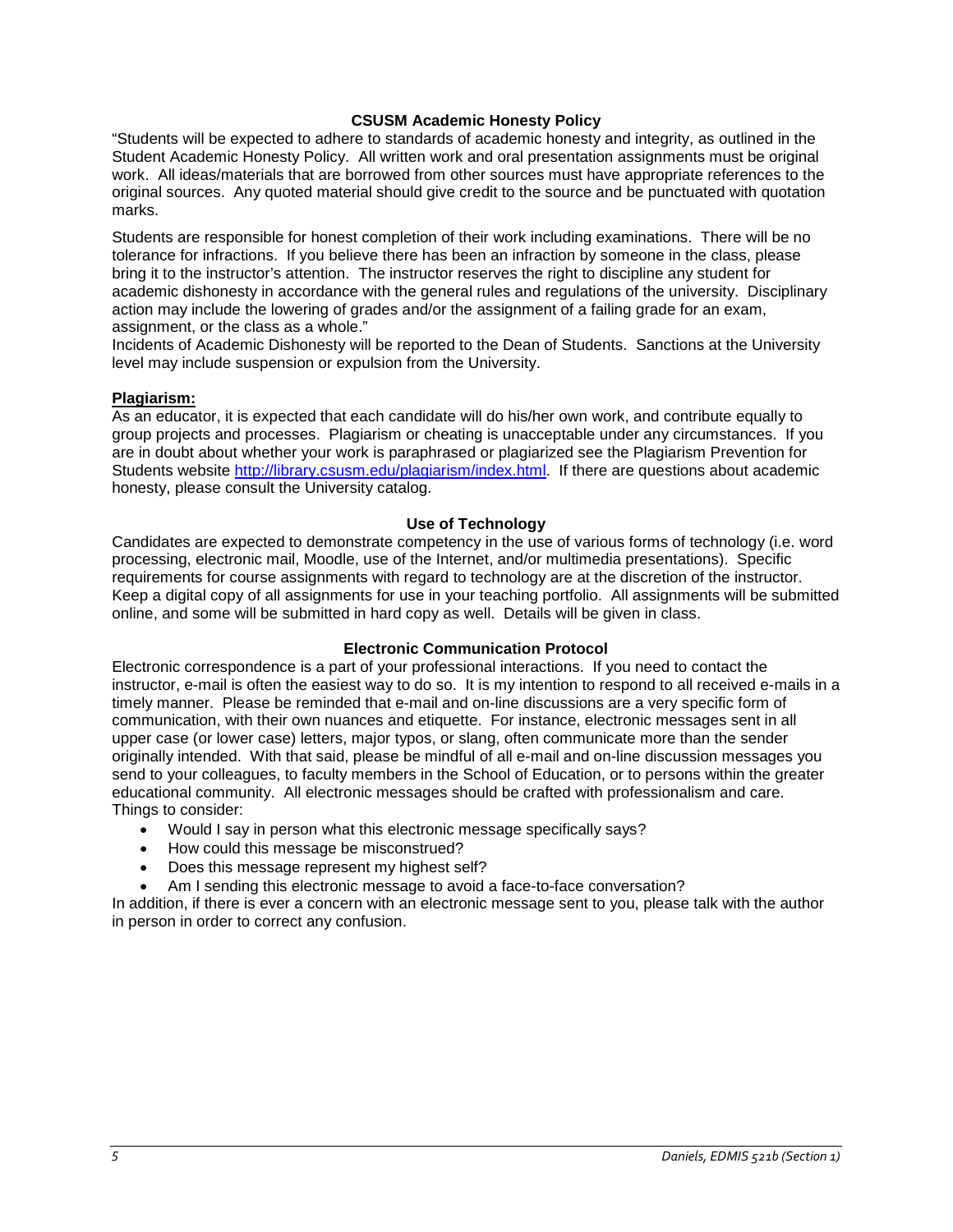## **COURSE REQUIREMENTS**

Assignments are to be turned in on the due date, no exceptions. Hand-written work is not accepted. Assignments should use size 12 font and be double-spaced. Proofread and edit word-processed assignments prior to submission to ensure the text is error-free (grammar, spelling), and ideas are logically and concisely presented. All citations, where appropriate, should use American Psychological Association (APA) format.

| <b>Assignment</b>                                    | <b>Points</b><br><b>Possible</b> |
|------------------------------------------------------|----------------------------------|
| <b>First Grade Observation</b>                       | 30                               |
| Literacy Lesson Plan<br>Focus: Reading Comprehension | 30                               |
| <b>Investigating Literacy Assessments</b>            | 25                               |
| Journal                                              | 15                               |
| <b>Total Points</b>                                  | 100                              |

## **Grading Standards**

| А    | 93-100 | А- | 90-92 |       |       |
|------|--------|----|-------|-------|-------|
| B+   | 87-89  | в  | 83-86 | в-    | 80-82 |
| $C+$ | 77-79  | C  | 73-76 | $C -$ | 70-72 |

## *FIRST GRADE OBSERVATION (Due on Cougar Courses: October 6, 2014 by midnight)*

In both the Literacy courses (EDMS 521b and EDMS 522b), you will study topics in literacy instruction related to RICA domains.

| <b>RICA DOMAINS COVERED</b>                                  |  |  |  |
|--------------------------------------------------------------|--|--|--|
| Embedded in each area: Assessment, Universal                 |  |  |  |
| Access/Differentiated Instruction, Oral Language and Writing |  |  |  |
| Domain 1: Planning Reading Instruction based on Assessment   |  |  |  |
| Domain 2: Word Analysis                                      |  |  |  |
| Domain 3: Fluency                                            |  |  |  |
| Domain 4: Vocabulary, Academic Language, and Background      |  |  |  |
| Knowledge                                                    |  |  |  |
| Domain 5: Comprehension                                      |  |  |  |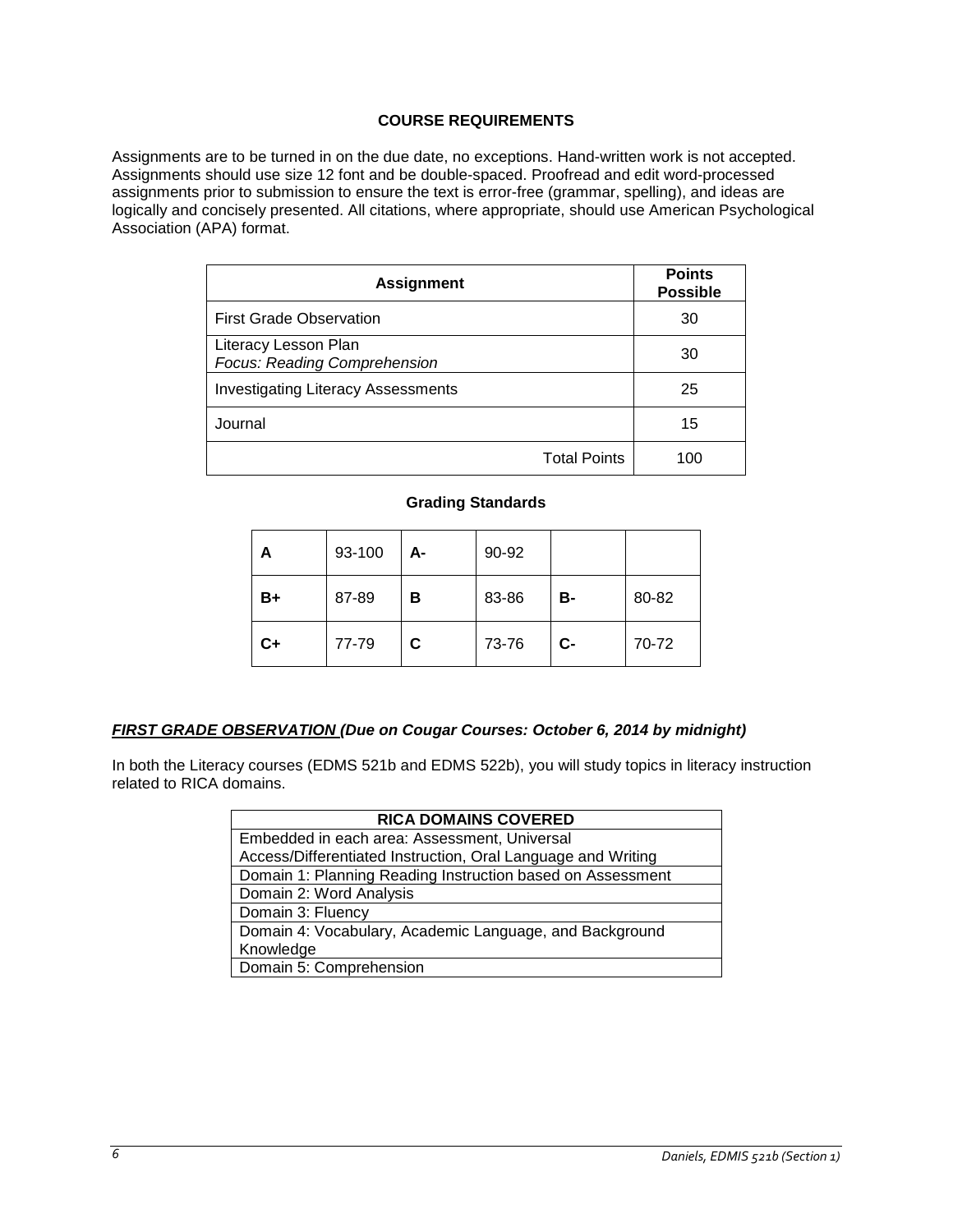You will spend one morning (2 to 2  $\frac{1}{2}$  hours) in a first grade classroom of your choice to observe literacy instruction. Including as many of the following as possible:

- Phonemic Awareness
- Concepts About Print
- Phonics Instruction
- Spelling Instruction
- Reading Comprehension-Narrative
- Supporting Reading through Oral and Written Language Development
- Vocabulary Development
- **Writing**

Then reflect upon what you saw, how it connected (or did not connect) to the theories you are learning this semester, and why the teacher made the pedagogical decisions that he/she did. Try to answer the following questions in your reflection:

- 1. How was the room organized, the physical layout?
- 2. Was there a classroom library? Was it organized in any particular way?
- 3. What opportunities did students have for independent reading? Did they choose what they read?
- 4. Did the teacher work in small groups? How were the groups organized? How were students placed in groups?
- 5. How did the teacher differentiate instruction? How did she meet the needs of all the students?
- 6. What was the rest of the class doing when the teacher worked in small groups?
- 7. What literacy concepts (see list above) did you observe?
- 8. What took place what was the nature of the instruction?
- 9. Did the teacher read aloud? What? For how long?
- 10. How much time was spent on reading instruction?
- *11. Was it a literacy rich environment? How so?*
- 12. Was there evidence of student work in the room? What kind?
- 13. Did you see any kind of reading assessment? What was it? What was being assessed?
- 14. *How did the instruction you observed support the development of literacy skills*?

Your final reflection will be a narrative about what you saw and your analysis of those observations.

#### *ANNOTATED MENU OF ASSESSMENTS (Due on Cougar Courses: October 20, 2014 by midnight)*

This is designed to familiarize you with a variety of assessment tools and evidence of student learning. You will describe the process and purpose of various assessment tools, including entry-level, progressmonitoring, and summative. Complete the Menu Section and then choose two assessment tools from your menu and describe how the information from that assessment would or could inform your instruction. What would you do with the assessment information you have gathered about your student(s). You may use an example you have observed or create a scenario in which an assessment might help you understand what a student, a small group or a whole class knows and how that will inform your teaching.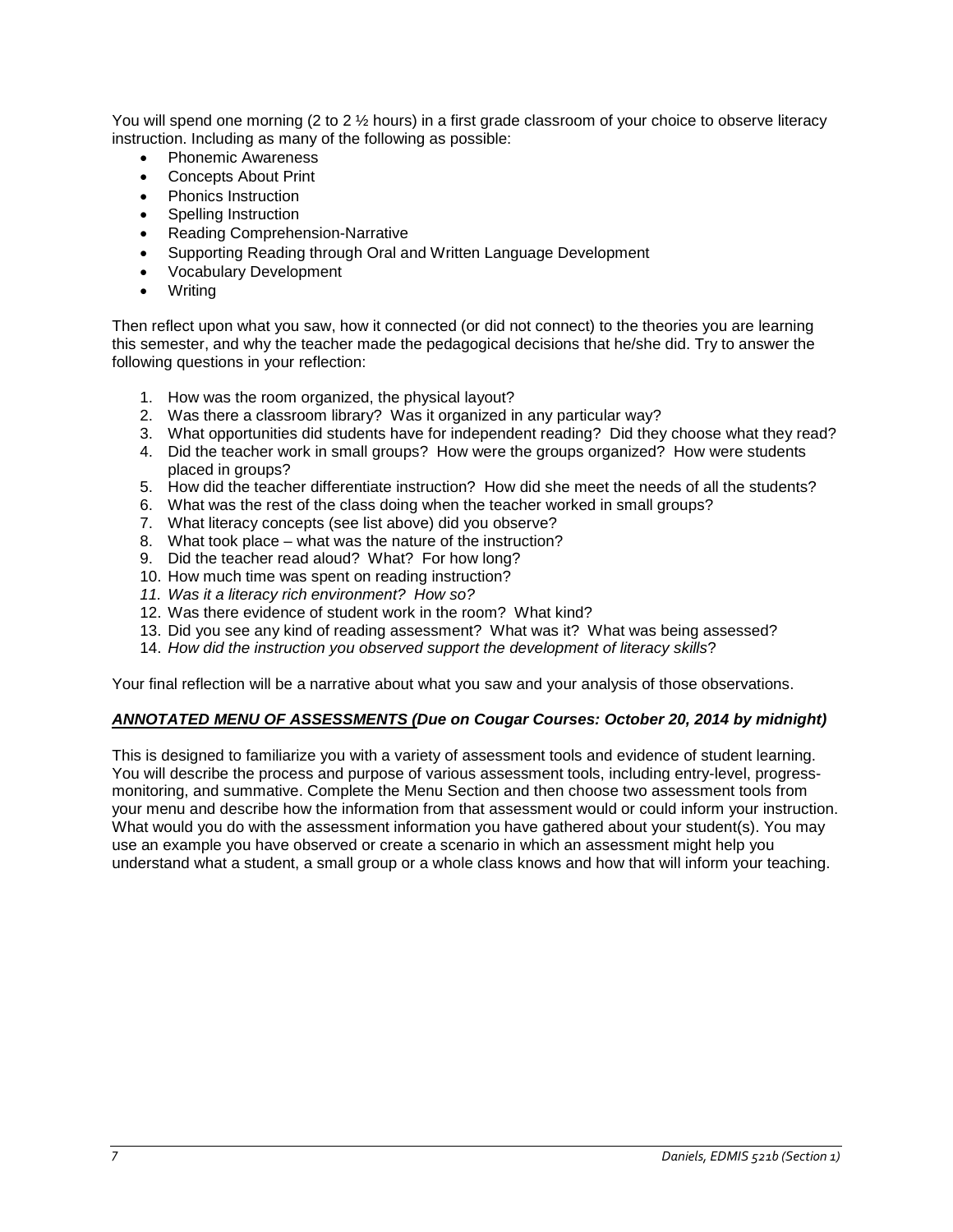For Menu Section, complete a descriptive list of 10 different assessments.

| <b>MENU SECTION</b>                     |                                                                 |                                                      |                                                                     |                                                                    |
|-----------------------------------------|-----------------------------------------------------------------|------------------------------------------------------|---------------------------------------------------------------------|--------------------------------------------------------------------|
| Write the<br>name of the<br>assessment. | Is it entry-level,<br>progress-<br>monitoring, or<br>summative? | <b>Describe the</b><br>purpose of the<br>assessment. | Describe what the<br>assessor does and<br>what the student<br>does. | <b>Describe the kinds</b><br>of data the<br>assessment<br>creates. |
| 1.                                      |                                                                 |                                                      |                                                                     |                                                                    |
| 2.                                      |                                                                 |                                                      |                                                                     |                                                                    |
| 3.                                      |                                                                 |                                                      |                                                                     |                                                                    |
| 4.                                      |                                                                 |                                                      |                                                                     |                                                                    |
| 5.                                      |                                                                 |                                                      |                                                                     |                                                                    |
| 6.                                      |                                                                 |                                                      |                                                                     |                                                                    |
| 7.                                      |                                                                 |                                                      |                                                                     |                                                                    |
| 8.                                      |                                                                 |                                                      |                                                                     |                                                                    |
| 9.                                      |                                                                 |                                                      |                                                                     |                                                                    |
| 10.                                     |                                                                 |                                                      |                                                                     |                                                                    |

## *READING COMPREHENSION LESSON PLAN (Due on Cougar Courses: November 10, 2014 by midnight)*

Design a lesson where you teach a **reading comprehension strategy** to any grade level. It can be small group or whole group instruction just make sure that you are explicitly teaching the students one aspect of becoming a proficient reader. This lesson MUST explicitly teach a reading comprehension strategy, and the focus in 522b will be writing strategies. Examples of reading comprehension strategies are:

Make predictions Form hypothesis Support the hypotheses you make Monitor how well you comprehend while you read Form mental pictures while you read Summarize what you read Make inferences Ask questions of yourself while you read Use context clues to figure out words you don't know Sound out a word you don't know Choose books you can read Organize information while you read. Relate what you are reading to what you already know Recognize the main idea of a story Identify patterns in a text

The lesson plan is a collaborative assignment between 521b and 511b. You will generally learn how to design effective lessons in 511b with Professor Vega, and we will apply that learning to specific instruction in reading and writing. Professor Vega will grade the plans for alignment between and among the standards, assessments, and learning activities. I will assess how well the plans describe the explicit teaching of a reading comprehension strategy.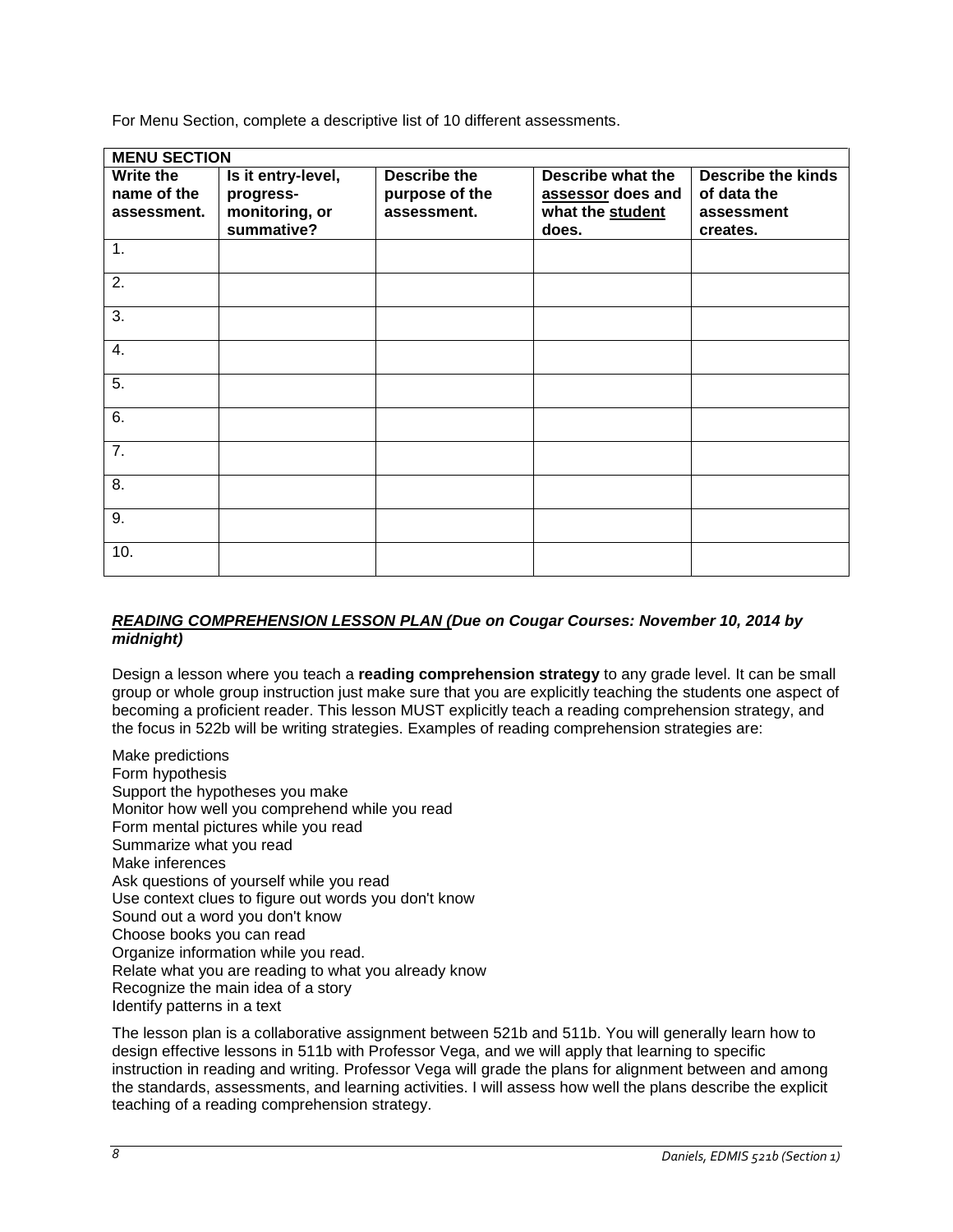## *JOURNAL (Due in class: December 1, 2014)*

You will engage in an ongoing discussion with your professor and your classmates about the readings and how they connect to our in-class discussions as well as your field experiences. Keep your reading notes in the same location as your notes from class. You will read each week's readings BEFORE class starts and respond to them in the journal. You may focus on one theme you notice or a question you have or you may respond with your overall thinking on the topic. Bring your journal to class each week because we will share the journals with each other and respond to each other's writing.